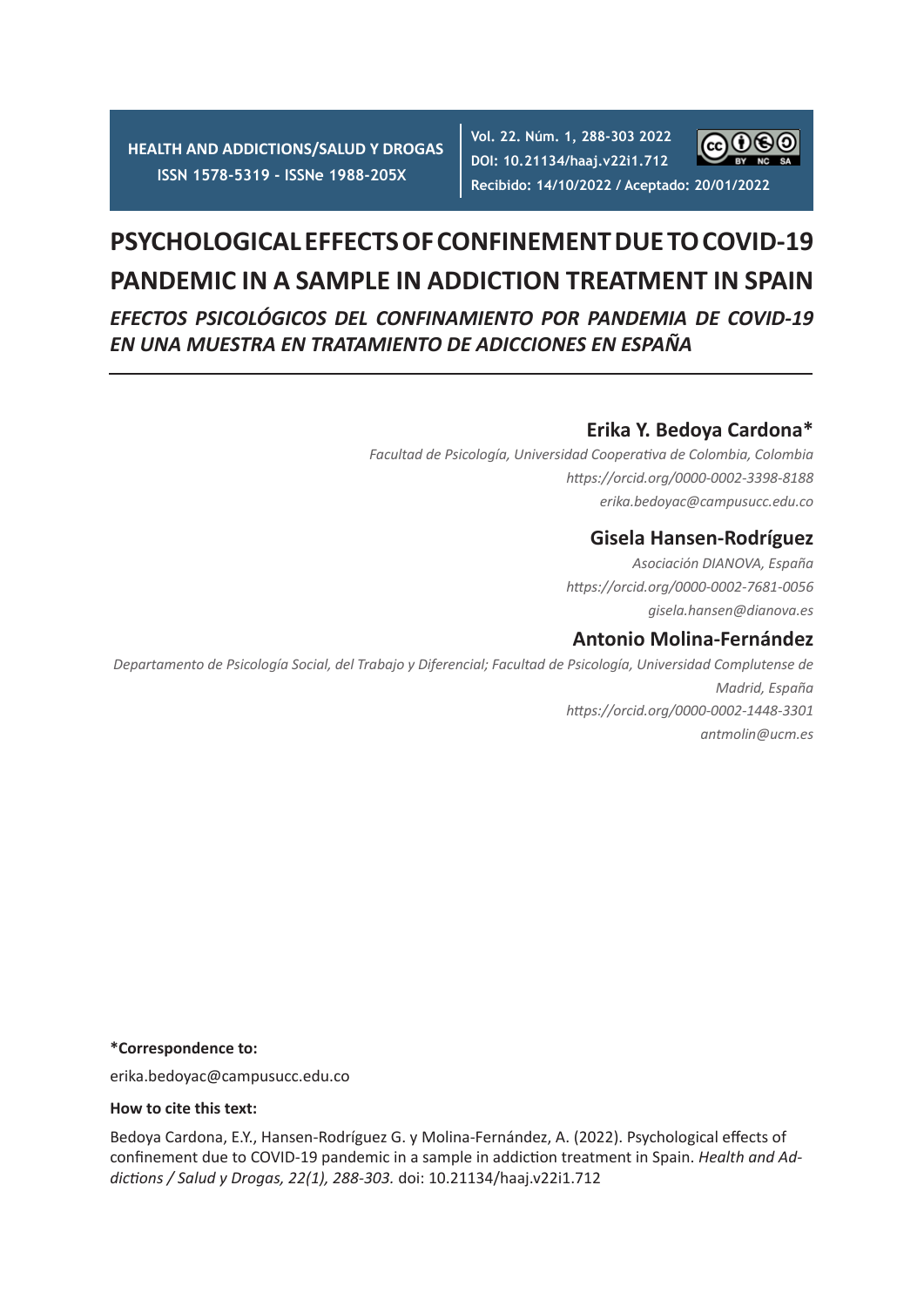# **Abstract**

Objectives: Describe, compare and identify the relationship among perceived stress, coping strategies and emotional regulation, the impact of confinement, psychological distress, hopelessness, and suicidality. Method: Online administration of the PSS, COPE, ERQ, IES-R, SCL-90-R, BHS, and Okasha Suicide Scale questionnaires to 35 adults in addiction treatment, 24 men (68.67%) and 11 women (31.43%), aged 24 to 61 years (mean = 42.8; SD = 10.1) selected by non-probabilistic convenience sampling. Results: There are high scores in the strategies aimed at emotional regulation, average scores in passive coping strategies and hopelessness, and low scores in the other variables. There are differences by gender, educational level, group of cohabitants, and type of treatment resource. The first multivariate model includes a positive association of perceived stress with anxiety and treatment in the detoxification unit, and a negative association with phobic anxiety. The second model includes positive associations of the impact of the event with planning, abandonment of efforts, personal growth and hopelessness, and negative relationship with positive reinterpretation. Conclusions: Although confinement has increased addictive behaviors worldwide**,** receiving psychotherapeutic support is a protective factor in mental health.

# **Resumen**

Objetivos: Describir, comparar e identificar la relación entre estrés percibido, estrategias de afrontamiento y regulación emocional, impacto del confinamiento, malestar psicológico, desesperanza y suicidalidad. Método: Administración online de los cuestionarios PSS, COPE, ERQ, IES-R, SCL-90-R, BHS y Escala de suicidio de Okasha a 35 adultos en tratamiento de adicciones, 24 hombres (68.67%) y 11 mujeres (31.43%), con edades entre 24 a 61 años (media = 42.8; D.E.= 10.1) seleccionados mediante muestreo no probabilístico por conveniencia. Resultados: Se presentan puntuaciones altas en las estrategias dirigidas a la regulación emocional, puntuaciones medias en estrategias de afrontamiento pasivas y desesperanza, y puntuaciones bajas en las demás variables. Existen diferencias por género, nivel educativo, grupo de convivientes y tipo de recurso de tratamiento. El primer modelo multivariado incluye asociación positiva del estrés percibido con ansiedad y tratamiento en Unidad de desintoxicación, y asociación negativa con ansiedad fóbica. El segundo modelo incluye asociaciones positivas del impacto del evento con planificación, abandono de esfuerzos, crecimiento personal y desesperanza, y relación negativa con reinterpretación positiva. Conclusiones: Aunque el confinamiento ha incrementado las conductas adictivas a nivel mundial, recibir apoyo psicoterapéutico es un factor protector en salud mental.

# **Palabras clave**

Estrés Percibido, Estrategias de afrontamiento, Regulación emocional, Impacto del Confinamiento, Malestar Psicológico, COVID-19.

# **Keywords**

Perceived Stress, Coping Strategies, Emotional Regulation, Impact of Confinement, Psychological Distress, COVID-19.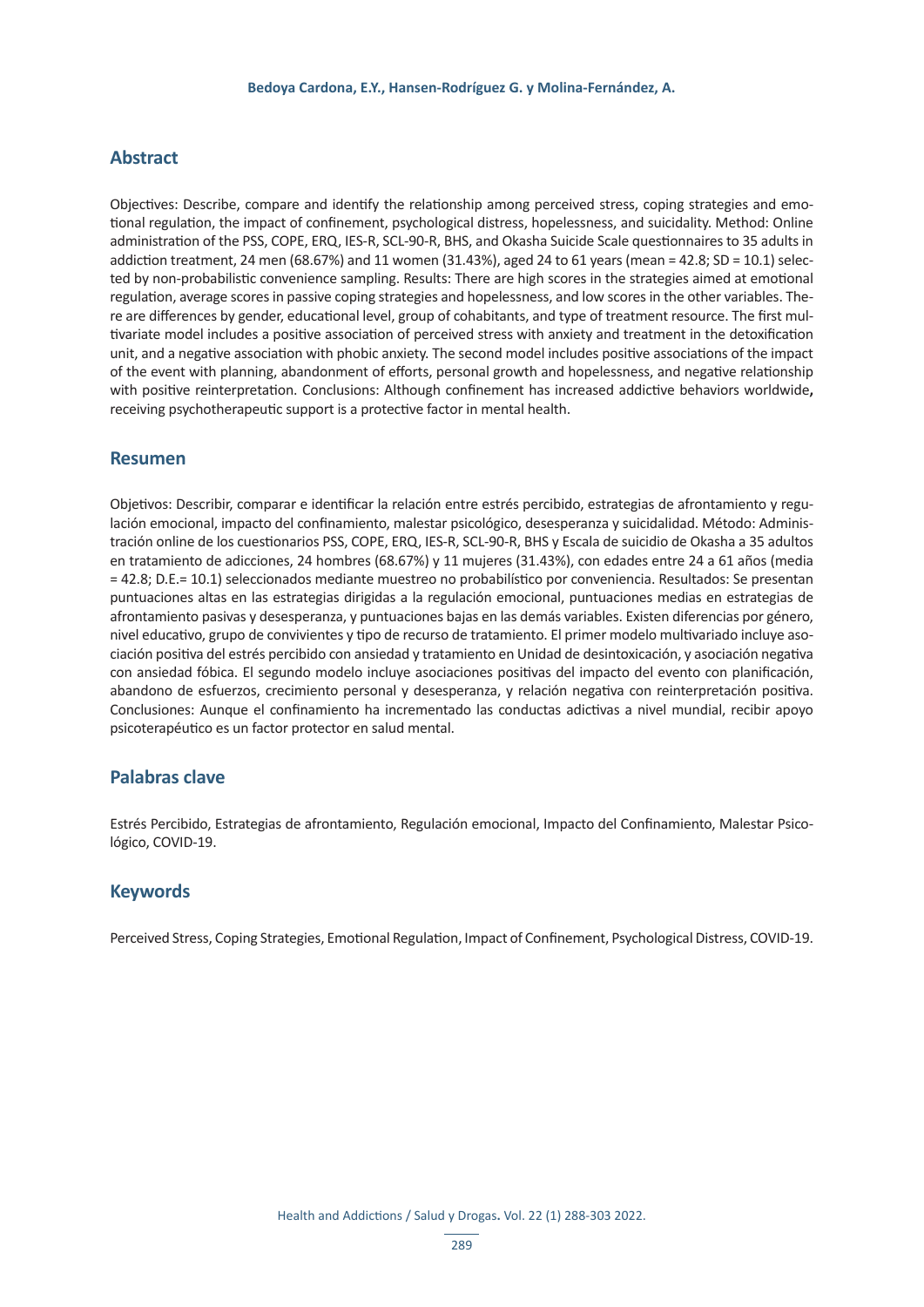Faced with the current COVID-19 pandemic, governments and entities in charge of protecting public health have taken measures such as confinement to control the increase in infections, however, these measures are taken to protect the health of the citizens, also produce negative effects at a psychological and social level (Horesh & Brown, 2020), such as stress (Polizzi et al., 2020), loneliness (Palgi et al., 2020), inability to maintain or reach social support networks, and failure in the use of coping and emotional regulation strategies (Park et al., 2020). Increased stress levels have been shown to lead to the development of alcohol or other substance abuse disorders and relapse into addiction (Columb et al., 2020; Li et al., 2020). In addition, previous studies have reported that chronic alcohol or drug use produces dysfunctional neuroadaptations in the hypothalamic, adrenocortical, and sympathetic axes, which lead to dysregulation in the cortisol response, and therefore to deficits in emotional regulation to stress, which would explain the increase in the need for consumption in response to stress (Clay & Parker, 2020).

In a crisis such as the current COVID-19 pandemic, people with addictions present a greater socio-sanitary risk and psychosocial vulnerability compared to the general population, since the people with problematic drug/alcohol use can be highly affected by poverty, physical and mental illness, experience difficulty accessing services or aids, among other difficulties associated with the pandemic (Mellis et al., 2021), which can increase the severity of addictive disorders, mostly exacerbated by the lack of positive reinforcers in the environment, activities and social interaction (Marsden et al., 2020), also entailing the risk of overdose or mixture of medications such as methadone (Arya & Gupta, 2020; Fiorillo & Gorwood, 2020), in an attempt to face the difficulty or impossibility of accessing the services of rehabilitation, which also increases the risk of accidental death or suicide (Berardelli et al., 2021; Dubè et al., 2021).

The closure of some care centers for people with addictions or the cutting of funds during the health crisis due to the COVID-19 pandemic (Morris, 2020) has caused the premature discharge of many patients or, failing that, the impossibility of access to rehabilitation services (Murray, 2020), which have increased the risk of relapses and overdoses, a situation that could worsen even more once the confinement measure has been lifted (Arya & Gupta, 2020). This situation represents a scientific and academic challenge (Blanco et al., 2020; Rubin & Wessely, 2020) since understanding how people with addictions respond to emergencies such as the COVID-19 pandemic can help those responsible for formulating public health policies to propose prevention, promotion, and intervention measures (Ornell et al., 2020).

On the other hand, in the incipient literature published to date on addictions and their treatment during the COVID-19 pandemic (González-Roz et al., 2021), there are mainly opinion articles that expose concern through figures on the increase in consumption and difficulties in sustaining rehabilitation services due to social isolation measures, economic cuts, lack of preparation for care in pandemic conditions, and difficulties or inability to access technologies and connectivity by part of the population with addictions (Sixto Costoya et al., 2021). The published studies have been developed mostly in Asian countries, with the general population, health personnel, and university students, which is why the main objective of the present study is to describe the levels of perceived stress, coping strategies and emotional regulation, the impact of confinement as a traumatic event, psychological distress, hopelessness, and suicidality in a sample of Spanish adults in addiction treatment. The second objective is to identify if there are differences in the type of psychological response to confinement according to sociodemographic characteristics and the type of treatment resource. Finally, it seeks to identify the relationship between the variables during the first phase of confinement due to the COVID-19 pandemic.

# **Method**

## *Design and Participants*

Quantitative, non-experimental, cross-sectional, descriptive, and correlational research. Type of non-probability sampling by convenience, through the use of an online questionnaire sent to approximately 140 adults in addiction treatment of which 35 responded, 24 men (68.67%) and 11 women (31.43%), aged 24 to 61 years (mean = 42.8; SD  $= 10.1$ ).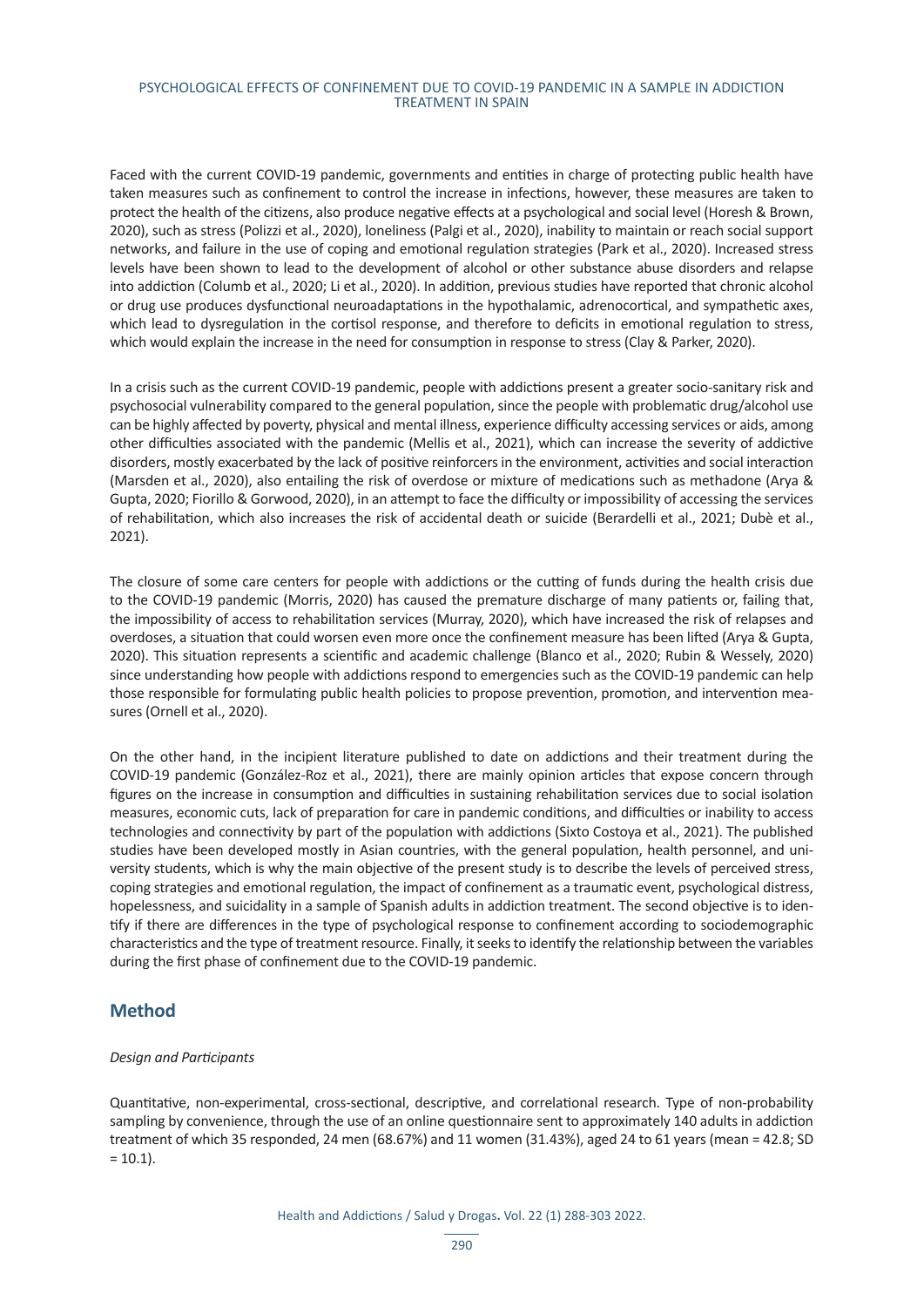#### *Instruments*

The Perceived Stress Scale (PSS: Cohen et al., 1983) contains 14 items that assess the perception of stress in unexpected situations during the last month and is scored using a Likert-type scale from 0 (never) to 4 (very often). The total score is obtained by adding scores for each item. Items 4, 5, 6, 7, 9, 10, and 13 have inverted values. The scoring ranges are between 0 and 56. The higher the score, the higher the level of perceived stress. The scale shows adequate internal consistency for the present study, with a Cronbach's alpha of 0.83.

The Coping Orientations to Problems Experienced (COPE: Carver et al., 1989; Crespo & Cruzado, 1997) contains 60 items that evaluate 15 coping strategies (Seeking social support, Turning to religion, Humour, Alcohol-drug use, Planning and active coping, Abandonment of coping efforts, Focus on emotions and vent, Acceptance, Denial, Restraint coping, Concentrating efforts to solve the situation, Personal growth, Positive reinterpretation, Activities distracting from the situation, and Disengagement). It is scored on a 4-point Likert scale (1 = I never do it, 2 = I do it sometimes, 3 = I do it frequently, 4 = I do it many times). It can be applied in a dispositional way when it refers to habitual coping in stressful situations, and in a situational way in response to some stressful experience in the last three months, for the study the latter was used referring to confinement. In the present study, the instrument showed good internal consistency with Cronbach's alpha of 0.91 for the total scale, and for the subscales, it ranged from 0.32 to 0.95.

The Emotion Regulation Questionnaire (ERQ: Gross & John, 2003; Rodríguez-Carvajal et al., 2006) is a 10-item questionnaire that consists of two scales corresponding to two emotional regulation strategies: cognitive reappraisal (6 items) and expressive suppression (4 items), which are classified on a 7-point Likert scale, from totally disagree to totally agree. In the present study, Cronbach's alpha for the total scale was 0.78, and for the subscales, cognitive reevaluation (0.85) and emotional suppression (0.84), showing good internal consistency.

The Impact of Event Scale-Revised (IES-R: Weiss & Marmar, 1997; Báguena et al., 2001) contains 22 items that are scored on a Likert scale from 0 (not at all) to 4 (extremely), designed to evaluate current subjective distress resulting from a traumatic life event. The scale scores are formed for the three subscales, which reflect intrusion (8 items), avoidance (8 items), and hyperarousal (6 items). The maximum score is 88. In the present study, the scale shows high internal consistency with a Cronbach's alpha of 0.93 for the total scale, and the subscales avoidance (0.70), intrusion (0.87), and hyperarousal (0.84).

The Symptom Check-List-90 Revised (SCL-90-R: González de Rivera et al., 1989). Composed of 90 items organized within 10 dimensions (Somatization, Obsessive-Compulsive, Interpersonal Sensitivity, Depression, Anxiety, Hostility, Phobic Anxiety, Paranoid Ideation, Psychoticism, and Sleep Disorder), and a total scale corresponding to Psychological Distress. It is scored on a Likert scale from 0 to 4 (Not at all, Very little, Little, Quite a lot, Much). The instrument showed good internal consistency in the present study with Cronbach's alphas for the total scale of 0.98, and for the subscales, it ranged from 0.75 to 0.91.

The Beck's Hopelessness Scale (BHS: Beck & Steer, 1988). It is an instrument designed to measure the degree of severity of hopelessness. Its interpretation is as follows: 0-3, normal or asymptomatic range; 4-8, mild; 9-14, moderate; and 15-20 severe. A score greater than 9 has been observed to be a good predictor of eventual suicidal behavior. In the present study, the scale shows adequate internal consistency with a Cronbach's alpha of 0.80.

The Okasha Suicidality Scale (Okasha, Lotaif, & Sadek, 1981; Campo Arias et al., 2019) is a Likert-type scale, made up of 4 items, where the first three explore suicidal ideation (0-9 points), and the fourth item inquiry about suicide attempts. The total scale scoring range is 0-12. The scale shows adequate internal consistency for the present study, with a Cronbach's alpha of 0.89.

## *Procedure*

Once this proposal was approved and a pilot test was carried out, during the months of April to June 2020, a ques-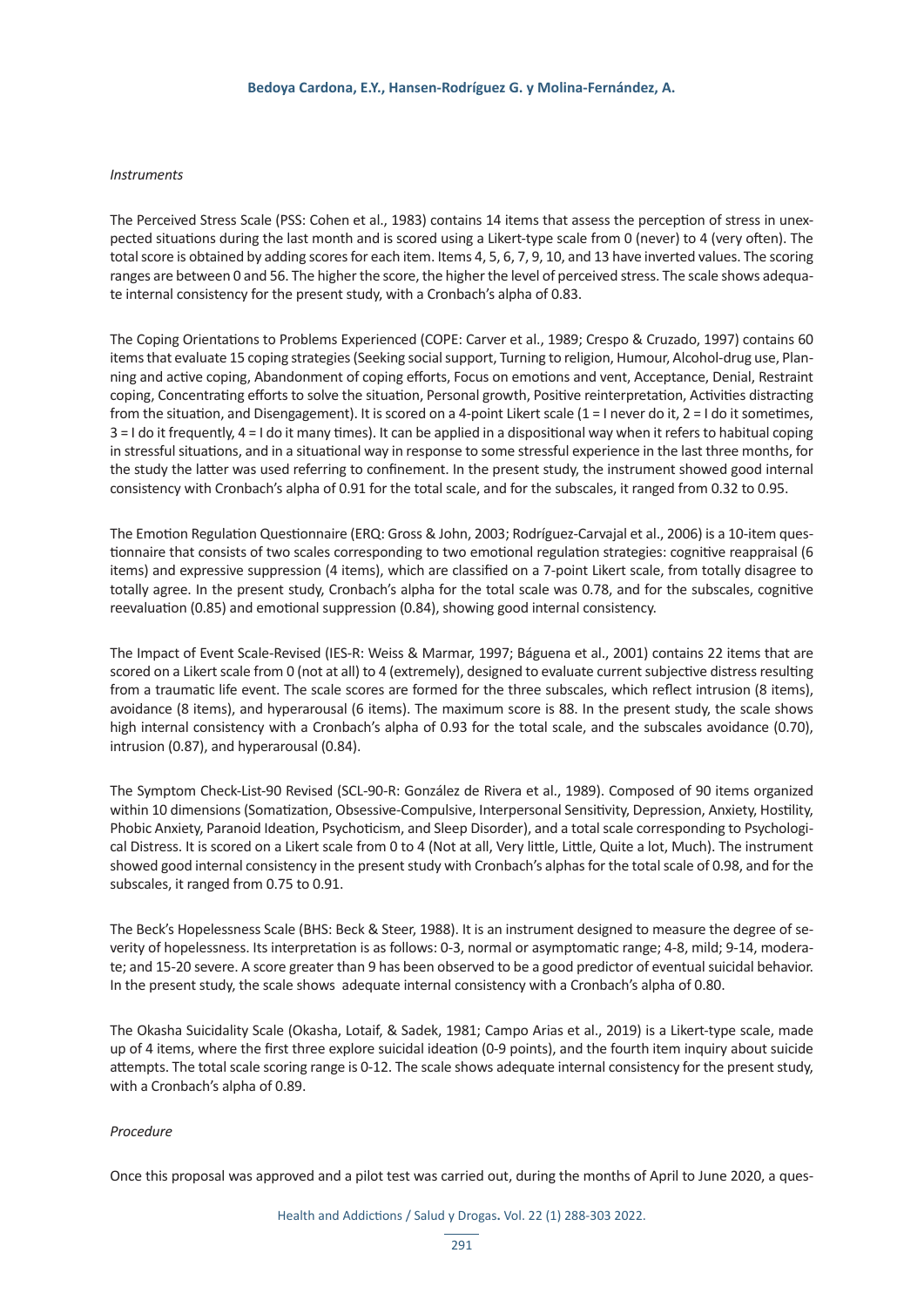tionnaire created with Google Forms® was applied, sending a link by email and social networks such as institutional websites, WhatsApp, Instagram, Facebook, etc., to the participants who were outside the residential center, and to those who were inside, the questionnaire was applied at the individual level in the computer rooms.

#### *Ethical considerations*

Study approved by the ethics committee of a private university in Colombia. Informed consent is included in the digital version that contains the sociodemographic questionnaire and other tests, since according to international ethical guidelines for health-related research involving human beings of the Council for International Organizations of Medical Sciences (CIOMS), and the Declaration of Helsinki, this is a risk-free investigation, since the data collection method is carried out only through standardized questionnaires for their respective purposes and are not intended to produce a psychological or psychiatric diagnosis, and therefore cannot requesting the signature of the consent and the acceptance of the participant is sufficient, which in this case was recorded in the first question of the digital questionnaire.

#### *Data Analysis*

No data were missing in any of the questionnaires. Cronbach's alpha was calculated to estimate the reliability of the scales and subscales. Normality tests were carried out to identify the type of distribution of each variable (Shapiro-Wilk), finding that the coping strategies religion, humor, alcohol and/or drug use, abandonment of efforts, hopelessness, all subscales of psychological distress except obsessive-compulsive symptoms, and suicide risk did not present normal distributions; and due to some groups of the categories of sociodemographic variables contained very few people, non-parametric statistics were performed. To compare the differences in the medians between two groups, the Mann-Whitney U test was used, and for more than three groups the Kruskal-Wallis with posthoc pairwise comparisons using the Dunn test with Bonferroni correction was employed. To analyze the association between the variables, the non-existence of multicollinearity was verified through Spearman correlations, and the Variance Inflation Factor (VIF), Linear Regression Models were used, and finally, the normal residual distribution was verified in each model. For all analyzes, p values <0.05 were considered statistically significant. Analysis was performed using STATA 16 software.

## **Results**

The main objective of the present study was to describe the levels of perceived stress, coping strategies and emotional regulation, the impact of confinement as a traumatic event, psychological distress, hopelessness, and suicidality in a sample of Spanish adults in addiction treatment. The results show that in general, the sample presents high scores in the coping strategies: acceptance and distraction activities. Medium-high scores in social support, religion, planning, denial, restraint coping, effort to resolve, personal growth, positive reinterpretation, and disengagement; in the cognitive reappraisal and expressive suppression strategies of emotional regulation; and in hopelessness. Medium scores in focus on emotions and vent. Medium-low scores in the coping strategies humour, alcohol or drug use, and abandonment of efforts; on the total scale of the impact of the event, and on intrusion and avoidance subscales; on the obsessive-compulsive symptoms subscale. The rest of the variables had low scores (Table 1). According to the cut-off point of 33 established by the authors of the IES-R scale (impact of the event) to determine the risk of post-traumatic stress disorder (PTSD), in the present study 19 participants (54.71%) scored above this. On the other hand, although the suicide scale does not have a cut-off point, any score greater than 0 could be considered risky, and in the present study, 45.71% (n = 16) present at least suicidal ideation.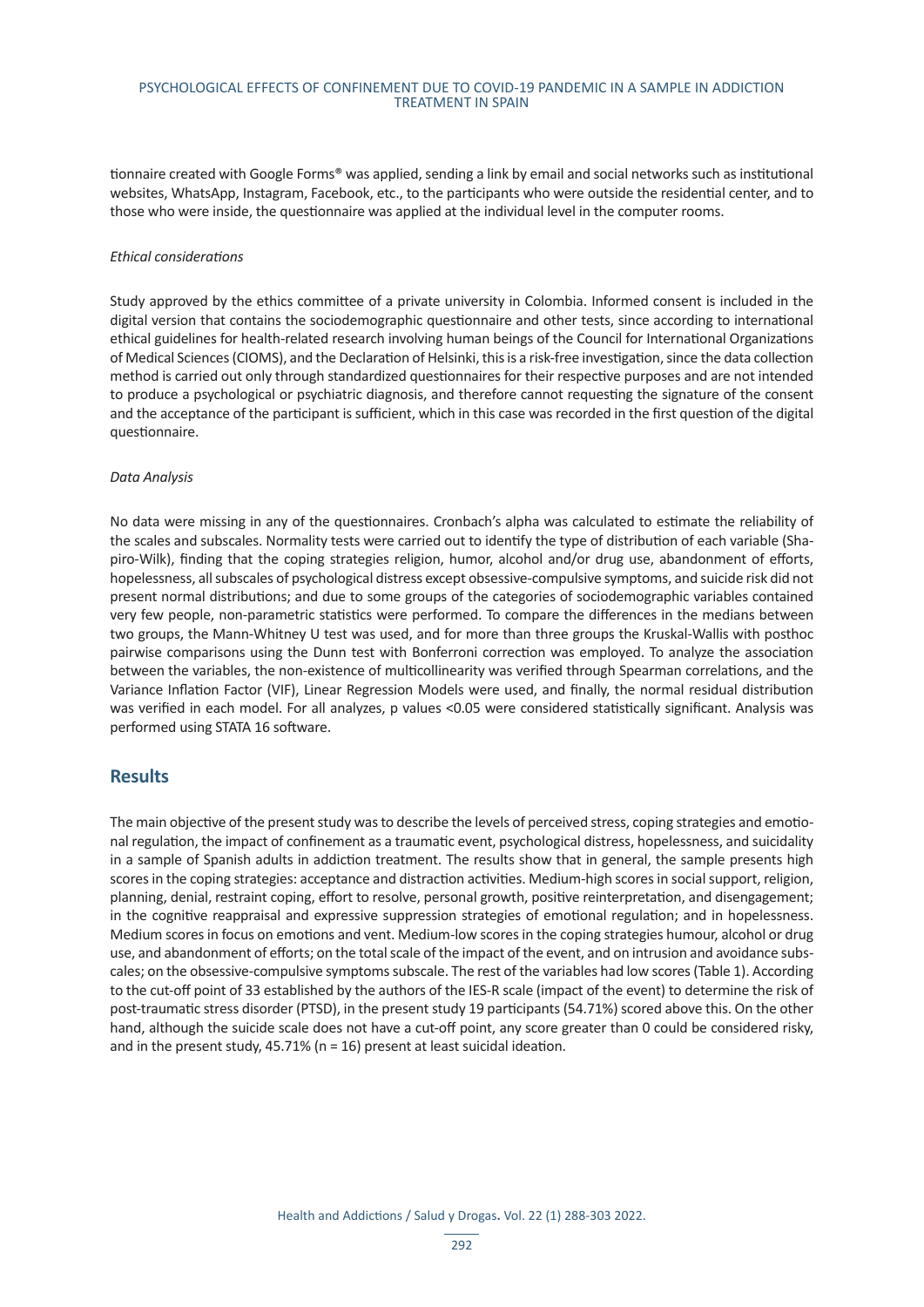| Variable                      | Scale/Subscales                              | Minimum        | Maximum                                                                                                                                                                                                                                                                                                                                                                        | Mean  | Standard<br>Deviation |
|-------------------------------|----------------------------------------------|----------------|--------------------------------------------------------------------------------------------------------------------------------------------------------------------------------------------------------------------------------------------------------------------------------------------------------------------------------------------------------------------------------|-------|-----------------------|
| <b>Perceived Stress</b>       |                                              | 8              | 46                                                                                                                                                                                                                                                                                                                                                                             | 25.74 | 8.9                   |
|                               | Seeking social support                       | 10             | 30                                                                                                                                                                                                                                                                                                                                                                             | 20    | 4.6                   |
|                               | Turning to religion                          | 4              | 15                                                                                                                                                                                                                                                                                                                                                                             | 6.8   | 3.6                   |
|                               | Humour                                       | 4              | 16                                                                                                                                                                                                                                                                                                                                                                             | 6.34  | 3.4                   |
|                               | Alcohol-drug use                             | 4              | 16                                                                                                                                                                                                                                                                                                                                                                             | 6.82  | 4.2                   |
|                               | Planning and active coping                   | 7              | 23                                                                                                                                                                                                                                                                                                                                                                             | 13.4  | 3.4                   |
| <b>Coping Strategies</b>      | Abandonment of coping efforts                | 3              | 10                                                                                                                                                                                                                                                                                                                                                                             | 4.77  | 1.9                   |
|                               | Focus on emotions and vent                   | 4              | 16<br>8.45<br>16<br>11.94<br>12<br>7.37<br>13<br>8.74<br>13<br>8.54<br>8<br>5.68<br>12<br>7.74<br>11<br>7.91<br>10<br>6.02<br>42<br>28.71<br>28<br>15.22<br>31<br>12.08<br>29<br>13.11<br>8.2<br>24<br>33.4<br>84<br>9.2<br>38<br>33<br>12.08<br>32<br>7.57<br>43<br>14.14<br>33<br>9.17<br>19<br>3.45<br>19<br>4.57<br>19<br>4.74<br>31<br>7.62<br>12<br>3.62<br>288<br>79.45 | 2.8   |                       |
|                               | Acceptance                                   | 5              |                                                                                                                                                                                                                                                                                                                                                                                |       | 2.7                   |
|                               | Denial                                       | 4              |                                                                                                                                                                                                                                                                                                                                                                                |       | 2.2                   |
|                               | Restraint coping                             | 4              |                                                                                                                                                                                                                                                                                                                                                                                |       | 2.6                   |
|                               | Concentrating efforts to solve the situation | 4              |                                                                                                                                                                                                                                                                                                                                                                                |       | 2.4                   |
|                               | Personal growth                              | $\overline{2}$ |                                                                                                                                                                                                                                                                                                                                                                                |       | 1.3                   |
|                               | Positive reinterpretation                    | 5              |                                                                                                                                                                                                                                                                                                                                                                                |       | 2.0                   |
|                               | Activities distracting from the situation    | 4              |                                                                                                                                                                                                                                                                                                                                                                                |       | 1.7                   |
|                               | Disengagement                                | 3              |                                                                                                                                                                                                                                                                                                                                                                                |       | 1.9                   |
| <b>Emotional Regulation</b>   | Cognitive reappraisal                        | 15             |                                                                                                                                                                                                                                                                                                                                                                                |       | 8.2                   |
|                               | Expressive suppression                       | 4              |                                                                                                                                                                                                                                                                                                                                                                                |       | 6.9                   |
|                               | Intrusion                                    | $\mathbf{1}$   |                                                                                                                                                                                                                                                                                                                                                                                |       | 7.2                   |
| Impact of the Event           | Avoidance                                    | 4              |                                                                                                                                                                                                                                                                                                                                                                                |       | 5.7                   |
|                               | Hyperarousal                                 | 0              |                                                                                                                                                                                                                                                                                                                                                                                |       | 5.8                   |
|                               | Total Impact of event                        | 7              |                                                                                                                                                                                                                                                                                                                                                                                |       | 17.5                  |
|                               | Somatization                                 | 0              |                                                                                                                                                                                                                                                                                                                                                                                |       | 9.7                   |
|                               | Obsessive-Compulsive                         | 0              |                                                                                                                                                                                                                                                                                                                                                                                |       | 8.8                   |
|                               | <b>Interpersonal Sensitivity</b>             | 0              |                                                                                                                                                                                                                                                                                                                                                                                |       | 7.8                   |
|                               | Depression                                   | 0              |                                                                                                                                                                                                                                                                                                                                                                                |       | 11.5                  |
| <b>Psychological Distress</b> | Anxiety                                      | 0              |                                                                                                                                                                                                                                                                                                                                                                                |       | 7.8                   |
|                               | Hostility                                    | $\mathsf 0$    |                                                                                                                                                                                                                                                                                                                                                                                |       | 4.4                   |
|                               | Phobic anxiety                               | 0              |                                                                                                                                                                                                                                                                                                                                                                                |       | 5.0                   |
|                               | Paranoid Ideation                            | 0              |                                                                                                                                                                                                                                                                                                                                                                                |       | $5.2$                 |
|                               | Psychoticism                                 | 0              |                                                                                                                                                                                                                                                                                                                                                                                |       | 7.5                   |
|                               | Sleep disorder                               | 0              |                                                                                                                                                                                                                                                                                                                                                                                |       | 3.7                   |
|                               | <b>Total Psychological distress</b>          | 0              |                                                                                                                                                                                                                                                                                                                                                                                |       | 65.7                  |
| Hopelessness                  |                                              | $\overline{7}$ | 18                                                                                                                                                                                                                                                                                                                                                                             | 11.25 | 2.2                   |
| Suicidality                   |                                              | $\pmb{0}$      | 12                                                                                                                                                                                                                                                                                                                                                                             | 2.31  | 3.4                   |

Table 1. *Descriptive statistics of the psychological scales*

The second objective of the present study was to identify if there are differences in the type of psychological response to confinement according to sociodemographic characteristics and the type of treatment resource. To make comparisons of medians by the sociodemographic variables, the following categories were created: Age = 24 to 42 years (n = 18, 51.43%), and 43 to 61 years (n = 17, 48.57%); Occupation = Study or Work (n = 5, 14.29%), Unemployed (n = 20, 57.14%), Pensioner due to Sickness (n = 10, 28.57%); Educational level, cohabitants, and type of treatment resource were also categorized, however, statistically significant differences were only found in the variables described below: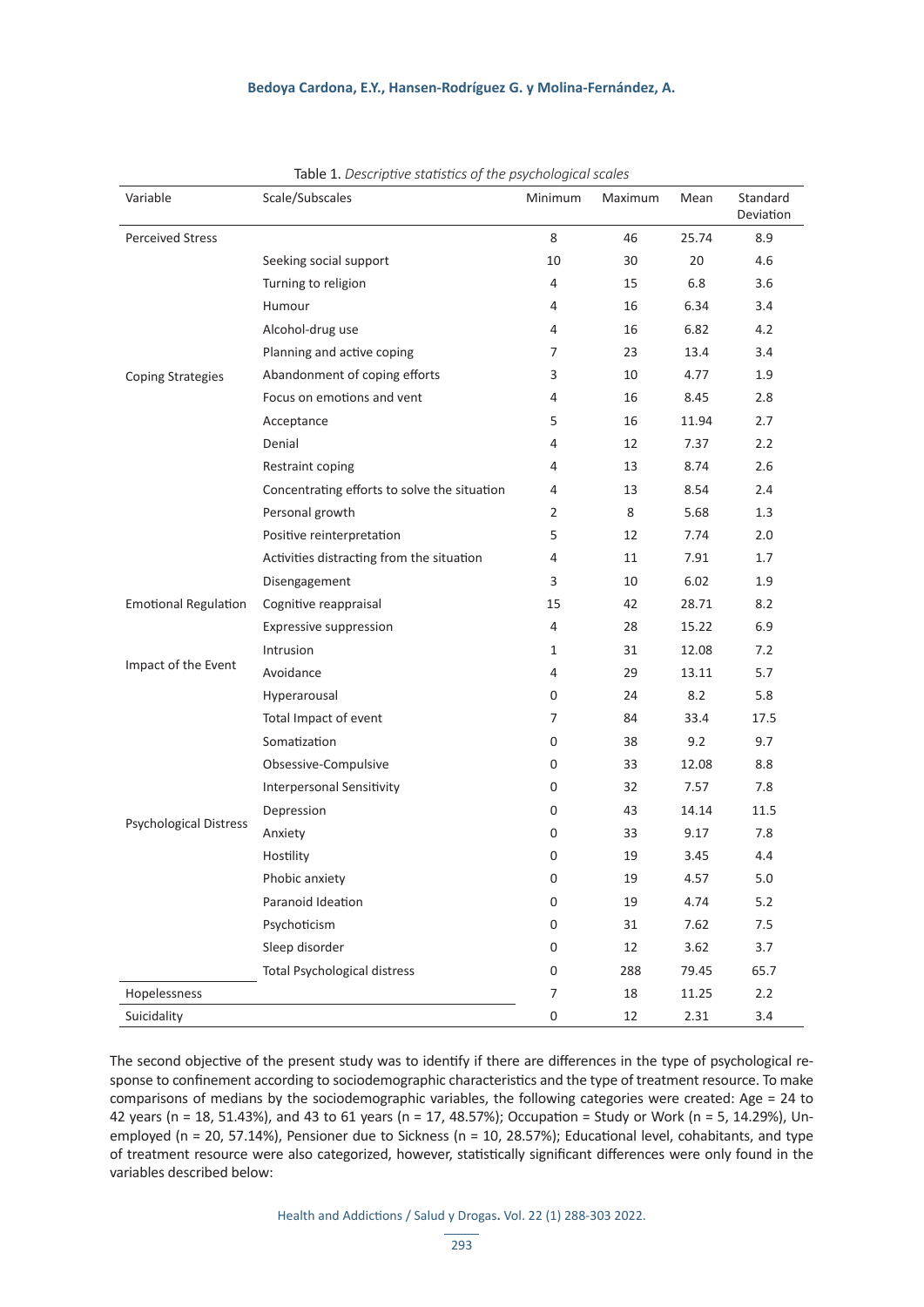By gender, was found a significant difference (*p* <.01) in the Expressive Suppression emotional regulation strategy, which is higher in men since they had a median of 19 (IQR = 8.5) and women of 10 (IQR = 7). According to the educational level, in Table 2 it is observed that people with high school education present higher medians in the coping strategy focus on emotions and vent, and in hopelessness, while professionals present higher medians in the emotional regulation strategy cognitive reevaluation.

Table 2. Comparison of medians (IQR) of the coping strategy focus on emotions and vent, the cognitive reappraisal emotional regulation strategy, and hopelessness by educational level

|                               | N(%)       | and vent | Focus on emotions Cognitive Reappraisal | Hopelessness |
|-------------------------------|------------|----------|-----------------------------------------|--------------|
| <b>Total Sample</b>           | 35 (100)   | 8(4)     | 31(15)                                  | 11(2)        |
| High school                   | 18 (51.43) | 9.5(3)   | 23(14)                                  | 11(2)        |
| Professional                  | 17 (48.57) | 7 (4)    | 35(4)                                   | 10(2)        |
| Total Difference <sup>a</sup> |            | **       | ***                                     | ***          |

 *Note*. a Mann-Whitney U test; \*\*\**p* < .001. \*\**p* < .01

Regarding the differences by the group of cohabitants during confinement, in Table 3 it can be observed that those who live alone present a higher median of the acceptance strategy compared to those who live with their family or in the residential center. On the other hand, those who live in the residential center, and with their relatives present higher medians of the impact of confinement and avoidance than those who live alone.

| Table 3. Comparison of medians (IQR) of the acceptance coping strategy, the total impact of the event scale, and |            |                         |  |
|------------------------------------------------------------------------------------------------------------------|------------|-------------------------|--|
| avoidance subscale by group of cohabitants during confinement.                                                   |            |                         |  |
| N(%                                                                                                              | Acceptance | Impact of the Avoidance |  |

|                                        | $\cdots$   | . . <del>.</del> | event    |         |
|----------------------------------------|------------|------------------|----------|---------|
| <b>Total Sample</b>                    | 35 (100)   | 12(4)            | 34 (28)  | 13(9)   |
| 1 Family                               | 10 (28.57) | 12.5(2)          | 25.5(30) | 9(11)   |
| 2 Live Alone                           | 3(8.57)    | 15(3)            | 18 (12)  | 7(6)    |
| 3 Residential Center                   | 22 (62.86) | 11.5(4)          | 38.5(25) | 16(7)   |
| Total Difference <sup>a</sup>          |            | $\ast$           | N.D.     | **      |
| <b>Differences</b><br>among<br>groupsb |            | $2:3*$           | $2:3*$   | $2:3**$ |

*Note*. <sup>a</sup> Kruskal Wallis; <sup>b</sup> Dunntest with Bonferroni correction; N.D. = No Differences; \*\**p* < .01. \**p* < .05.

According to the type of treatment resource, people in the detoxification unit have a higher median in the alcohol-drug use coping strategy compared to those in the therapeutic community and on the reinsertion flat. On the other hand, those who live at home and received telematics monitoring, and those who are in a detoxification unit present higher medians of the expressive suppression emotional regulation strategy (Table 4).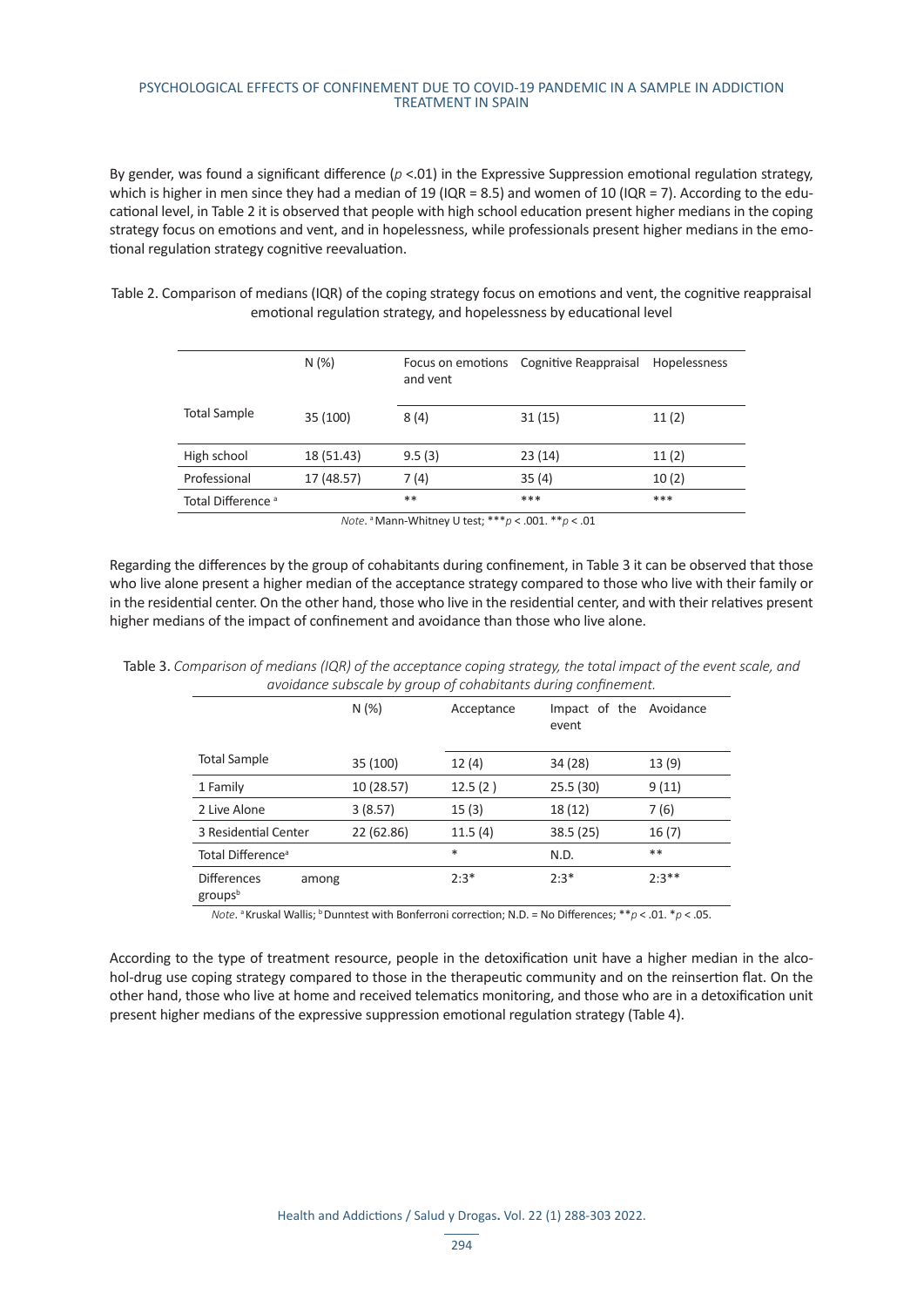|                                       | N(%)       | Alcohol-drug<br>use | Expressive<br>Suppression |
|---------------------------------------|------------|---------------------|---------------------------|
| <b>Total Sample</b>                   | 35 (100)   | 4(7)                | 16(11)                    |
| 1 Therapeutic Community               | 22 (62.86) | 4(2)                | 13 (10)                   |
| 2 Reinsertion Flat                    | 5(14.29)   | 4(0)                | 14 (16)                   |
| 3 Detoxification Unit                 | 5(14.29)   | 12(2)               | 20(3)                     |
| 4 Home with telematics monitoring     | 3(8.57)    | 4(8)                | 26(9)                     |
| Total Difference <sup>ª</sup>         |            | **                  | $\ast$                    |
| Differences among groups <sup>b</sup> |            | $1.3**$<br>$2:3***$ | N.D.                      |

| Table 4. Comparison of medians (IQR) of the alcohol and/or drug use coping strategy and the expressive suppres- |
|-----------------------------------------------------------------------------------------------------------------|
| sion emotional regulation strategy by type of treatment resource                                                |

*Note*. <sup>a</sup> Kruskal Wallis; <sup>b</sup> Dunntest with Bonferroni correction; N.D. = No Differences; \*\*\*p < .001. \*\*p < .01. \*p < .05.

The third objective of the present study was to identify the relationship between the variables during the first phase of confinement due to the COVID-19 pandemic. Before carrying out the linear regression models, it was verified that there was no multicollinearity between the correlated variables using the variance inflation factor (VIF). To analyze the association between perceived stress and the impact of the event with the other variables, univariate and multivariate models were performed using the normal distribution of the residuals and the non-collinearity between the variables for the definition of the goodness of fit. The first of the most functional multivariate model with an  $R^2$  = .55, includes a positive and significant association (increase) of the perceived stress with anxiety and the detoxification unit type of treatment resource, while the only negative (decreases) and significantly associated variable is phobic anxiety (see Table 5). The second multivariate model with an  $R^2$  = .57, includes significant positive associations (increase) of the impact of the event with the coping strategies planning, abandonment of efforts, personal growth, and hopelessness, and a negative relationship (decreases) with the positive reinterpretation coping strategy (Table 6).

| Table 5. Multivariate Linear Regression Model of perceived stress with anxiety, phobic anxiety, and type of treatment |                                       |  |  |
|-----------------------------------------------------------------------------------------------------------------------|---------------------------------------|--|--|
|                                                                                                                       | resource (Ref. Therapeutic Community) |  |  |

| <b>Perceived Stress</b>         | Coefficient | Standard<br>Error | Т       | P> t |         | 95% CI |
|---------------------------------|-------------|-------------------|---------|------|---------|--------|
|                                 |             |                   |         |      | LL      | UL     |
| Anxiety                         | .96         | .22               | 4.31    | .000 | .50     | 1.42   |
| <b>Phobic Anxiety</b>           | $-.76$      | .35               | $-2.13$ | .042 | $-1.49$ | $-.03$ |
| <b>Reinsertion Flat</b>         | $-1.5$      | 3.2               | $-.47$  | .641 | $-8.12$ | 5.0    |
| Detoxification Unit             | 8.5         | 3.4               | 2.47    | .020 | 1.46    | 15.70  |
| Home with telematics monitoring | 4.0         | 4.0               | 1.00    | .324 | $-4.18$ | 12.25  |
|                                 | 19.01       | 1.90              | 9.99    | .000 | 15.11   | 22.90  |
| cons                            |             |                   |         |      |         |        |

*Note*.  $R^2$  = .55; p < .05; CI = confidence interval; LL = lower limit; UL = upper limit.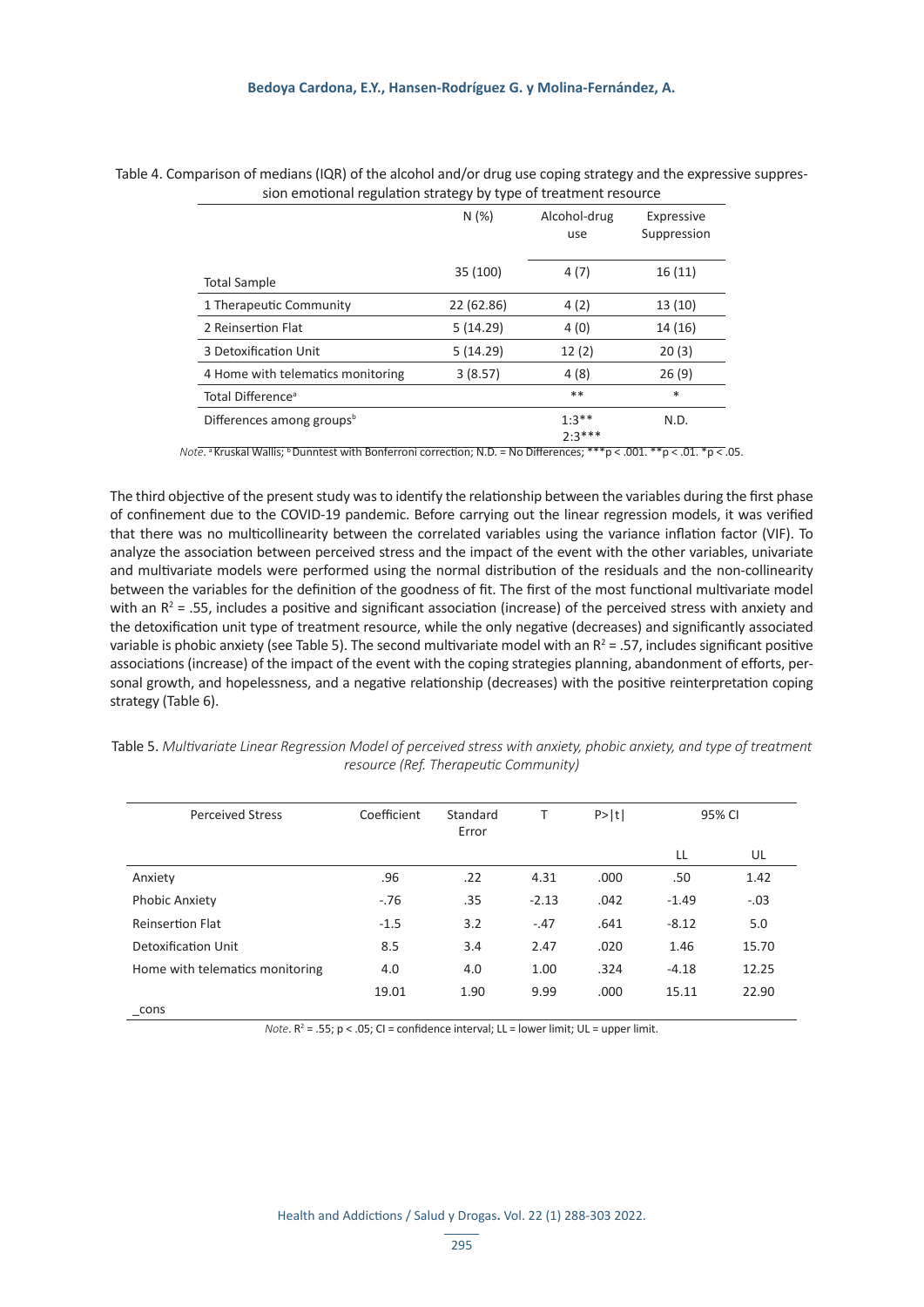|                               | <i><u>HUDEIESSHESS</u></i> |                   |         |      |          |         |  |  |
|-------------------------------|----------------------------|-------------------|---------|------|----------|---------|--|--|
| Impact of the Event           | Coefficient                | Standard<br>Error | Τ       | P> t | 95% CI   |         |  |  |
|                               |                            |                   |         |      | LL       | UL      |  |  |
| Planning and active coping    | 2.5                        | .86               | 2.95    | .006 | .78      | 4.32    |  |  |
| Abandonment of coping efforts | 5.5                        | 1.3               | 4.24    | .000 | 2.85     | 8.18    |  |  |
| Personal growth               | 4.7                        | 1.9               | 2.40    | .023 | .68      | 8.70    |  |  |
| Positive reinterpretation     | $-5.9$                     | 1.6               | $-3.59$ | .001 | $-9.32$  | $-2.55$ |  |  |
| Hopelessness                  | 3.3                        | 1.0               | 3.24    | .003 | 1.23     | 5.46    |  |  |
|                               | $-45.5$                    | 18.5              | $-2.47$ | .020 | $-83.35$ | $-7.76$ |  |  |
| cons                          |                            |                   |         |      |          |         |  |  |

Table 6. *Multivariate Linear Regression Model of Impact of the event (Confinement) with coping strategies and hopelessness* 

*Note*.  $R^2 = .57$ ;  $p < .05$ ; CI = confidence interval; LL = lower limit; UL = upper limit.

# **Discussion**

The main objective of the present study was to describe the variables, finding that the group, in general, presents high scores in coping strategies aimed at regulating emotional impact (Gross & Thompson, 2007), medium scores in passive coping strategies (Carver et al., 1989), and hopelessness. On the other hand, there were low scores in perceived stress, the impact of the event (confinement), psychological distress, and suicidality, which indicates that although the COVID-19 pandemic could be considered a massive, complex, and multiple traumatic event (Kira et al., 2020), it will not necessarily affect all people in the same way, because according to the Diagnostic and Statistical Manual of Mental Disorders -DSM-V (APA, 2014), trauma is defined as an emotional response to a real or imminent event of injury or death of oneself or of those close to them, such as an accident, a rape or a natural disaster, which does not strictly conform to what was experienced by the population of the present study during the initial phase of confinement in Spain.

Similarly, the results of the present study indicate that, although the addiction treatment population has experienced stress and psychological distress during the COVID-19 pandemic, the confinement is not necessarily a traumatic event that can lead to a PTSD, such as reported in a study with the general population in New Zealand (Sibley et al., 2020), where they state that the initial stages of confinement showed minimal impact on physical and mental health, except for a moderate increase in stress in some participants. As in the study by Makarowski et al. (2020), where it was found that the pandemic did not lead to an increase in perceived stress, while a moderate use of planning was proven as an effective strategy to reduce stress. This result is contrary to that reported by Bedoya et al. (2021), where, as in the present study, the planning strategy has influenced the increase in the impact of the event.

Although the suicide scale does not have a cut-off point, any score greater than 0 could be considered risky, in the present study there are low scores and almost half of participants have at least suicidal ideation, this result is supported by previous studies that have found that during the COVID-19 pandemic, people with psychological disorders have worsened their condition, which is associated with a higher risk of suicide (Gobbi et al., 2020; Gunnell et al., 2020; Plomecka et al., 2020). Furthermore, as stated by Sheffler et al. (2021) in their interpersonal theory of suicide, confinement and pandemic have increased social isolation, the conviction of not being necessary or useful, and the exposure to suffering from losses and deaths.

Regarding the second objective of the study on the differences according to some sociodemographic characteristics, some results are similar to those reported in a multicenter study with the general population and university students in 5 countries (Bedoya et al., 2021). In the case in which men present higher medians than women in the expressive suppression emotional regulation strategy, it must be taken into account that this strategy consists of inhibiting the expressive behavior of the ongoing emotions to control behavioral responses that come from negative emotions, but could also affect the modulation of positive emotional expressions (Gross, 1998), being emotional modulation one of the main intervention aspects in addictive disorders in the 20th century (Ruíz & Pedrero, 2014).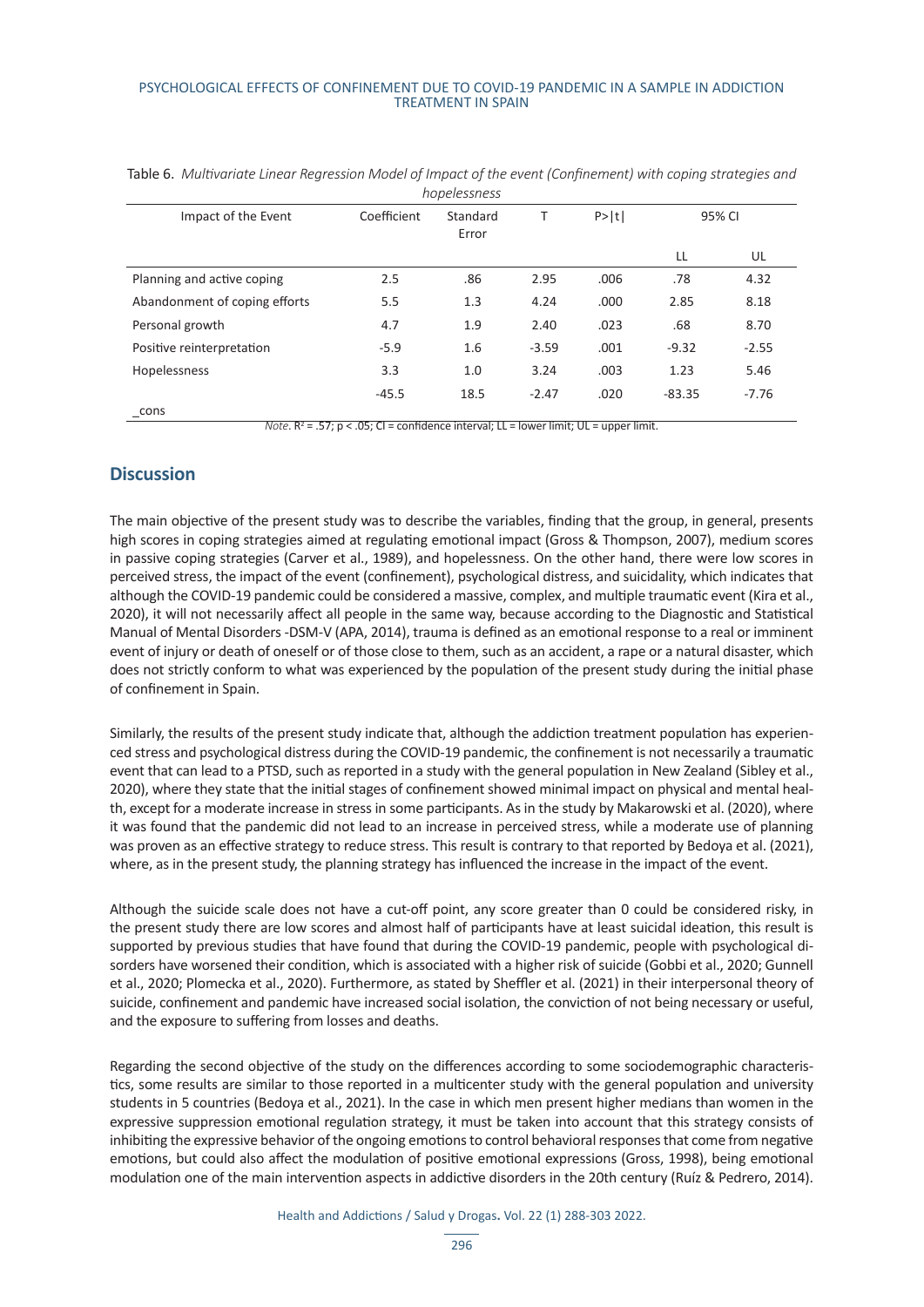Likewise, concerning the scores that indicate risk of PTSD in the present study, it is found that in the drug-dependent population the presence of this is very common, but differently in men and women in treatment, since in the case of men, the risk of a PTSD is usually before the addictive behavior, assuming it as one of the triggers of the addiction; while for women, it is the addiction itself that supposes a trauma, both the experience of the dependence itself and the consequences of it (Najavits, 2007).

On the other hand, the fact that people with high school education presented higher medians in the focus on emotions and vent coping strategy and in hopelessness, while professional people presented higher medians in the cognitive reappraisal strategy of emotional regulation, the literature reports that people with a lower educational level tend to make greater use of unreliable information media and are more influenced by conspiracy theories (Hossain et al., 2020; Martínez-Taboas, 2020).

Regarding the result according to which those who live alone present greater acceptance, less avoidance, and less impact of the event compared to those who live in the residential center or with their relatives, it has been found that during the COVID-19 pandemic, being close to the family or other people, it can strengthen relationships, but it can also create coexistence problems (Murray, 2020), because some people with addiction can become irritable due to lack of freedom, medications or other containment factors, in addition, aspects such as confined spaces, difficulties in terms of economic income, job losses, debt, domestic violence, etc., aggravate stress during confinement (De Sousa et al., 2020). On the other hand, the fact that the participants who lived in the residential center during the confinement period presented lower scores in acceptance and higher scores in avoidance and impact of the event, could be explained as argued by Li and Zhang (2020) when exposing that institutionalized people with mental illnesses had to remain isolated or with more difficulties to visit or be visited by their relatives and friends to avoid contagion, and also remain without communication because they were not allowed access to mobile phones or other devices or social networks (Gobbi et al., 2020; Inchausti et al., 2020).

Although telematics psychological treatments are considered ideal in situations such as the current COVID-19 pandemic (Roncero et al., 2020), where some face-to-face services were not possible due to social distancing and/or confinement measures, the use of technologies and telecommunications allows virtual therapeutic meetings and patient follow-up (Fisher et al., 2020; Murray, 2020), equally effective as face-to-face care (Cregg & Cheavens, 2020; Hendriks et al., 2020), however, many centers do not have the equipment or the necessary training to provide them, and many users also do not have the means to access these, with which they may feel less supported than those who attend face-to-face services (Columb et al., 2020), becoming even more isolated of what they are already found due to the global critical situation, a situation that can be evidenced in the present study from the result in which it is shown that those who live at home with telematic monitoring and those who are in the detoxification unit, who do not receive psychotherapeutic support, present higher levels of stress, anxiety, use of expressive suppression and drug/alcohol use coping strategies. This result could also support the position of Koydemir et al. (2020), who argue that face-to-face interventions are more effective than technologically mediated ones.

With regard to the third objective about the relationship between the variables, the results of the present study evidenced in the model in which the coping strategies such as planning, abandonment of efforts, personal growth, and positive reinterpretation are related to an increase in the impact of the event, is relatively contrary to that expected since from the conceptual point of view active strategies such as behavioral activation predict psychological well-being (Dekel et al., 2015), produce positive emotions necessary for resilience and recovery from traumatic events (Polizzi et al., 2020). In the same way, the coping strategy based on acceptance implies a different relationship with the stressor from a conscious, tolerant and planned point of view, with which one does not seek to be distracted or change the situation, but rather to allow oneself to feel fear, doubts or other emotions that the situation elicits fluidly (Bonanno et al., 2008). In addition, experiencing positive emotions in the face of an adverse situation plays a crucial role in adaptive coping and resilience, and although most research tends to report the negative impact of the pandemic, the present study, like that of Brouzos et al. (2020), showed that when faced with a traumatic event, some people may experience personal growth and changes in the way they relate to themselves, to others and the world.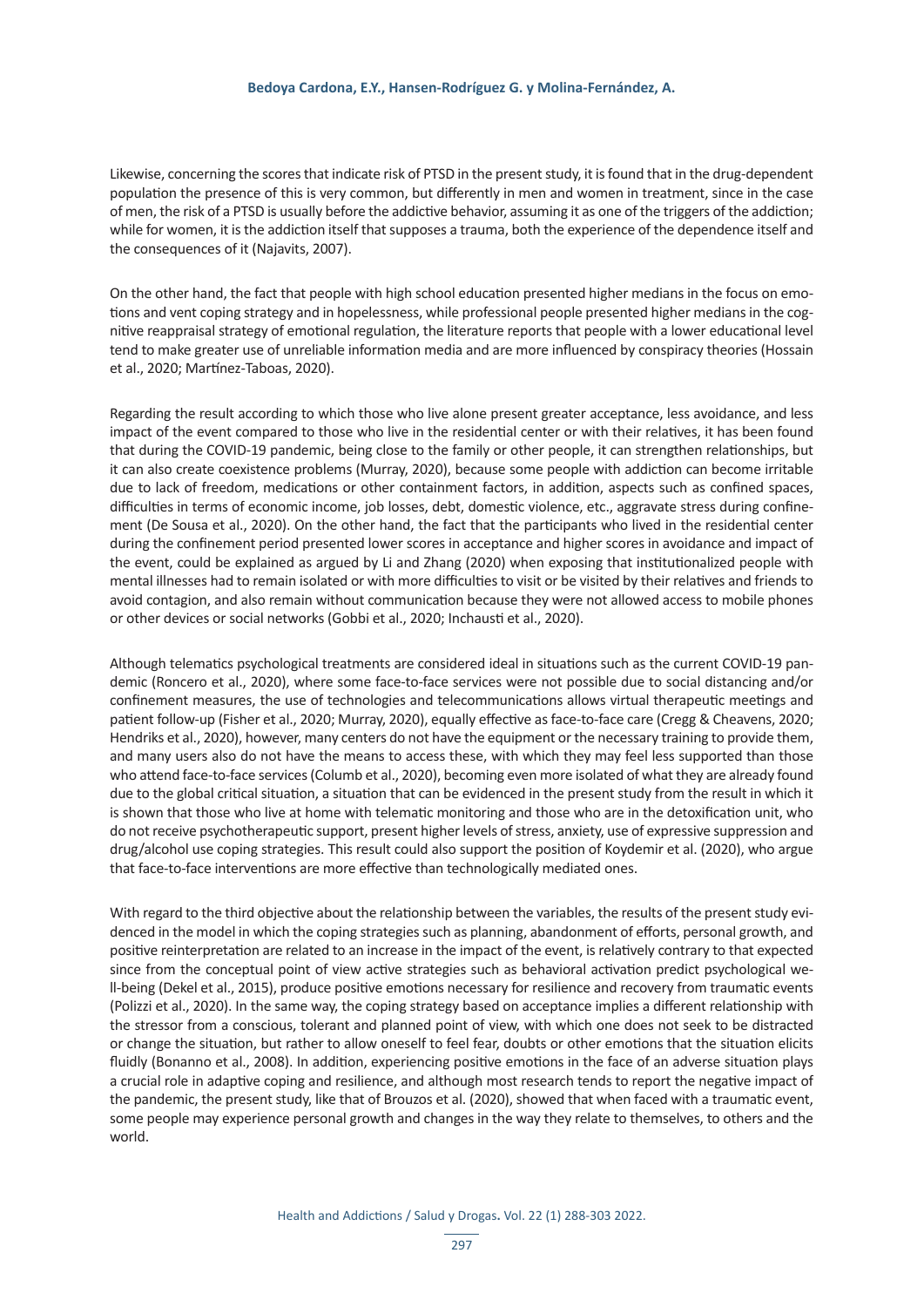# **Conclusions**

Although the literature reports that the COVID-19 pandemic and confinement have increased addictive behaviors and drug and alcohol consumption in a large part of the world population (Alexander et al., 2020; Avena et al., 2021; Becker & Fiellin, 2020; Volkow, 2020), and that given the critical situation, some services for people with addictions have had to be closed or interrupted, in addition to cuts to funds for this cause (Morris, 2020; Murray, 2020), it has also been shown that receiving some type of psychotherapeutic support or psychological treatment (even telematically) during the health crisis caused by COVID-19 is a protective factor for mental health in general (Brouzos et al., 2021; Roncero et al., 2020), and especially in people with diagnoses of addiction or other mental illnesses (Blanco et al., 2020; Gobbi et al., 2020).

Notwithstanding the present study has the advantage of being one of the first in Spain to evaluate this type of variables in the population undergoing treatment for addictions, and that this evaluation was carried out during the period in which they were in full confinement, it has some limitations that must be taken into account when interpreting the results. At the methodological level, the type of non-probabilistic sampling and the small sample size does not allow reaching representativeness of the population, which makes it difficult to generalize the findings. Another fundamental aspect to take into account is that the evaluation of the variables of the present study was carried out at the individual and not collective level, which is valuable in that it allows identifying individual differences, especially when proposing intervention plans, however, in a situation of great magnitude such as the current pandemic requires the implementation of collective actions. Finally, as it is a cross-sectional and correlational study, causality cannot be inferred, therefore, longitudinal studies are required to evaluate the evolution of mental health in people with addictions not only during confinement but also after it, to know the consequences from a psychosocial point of view.

# **Acknowledgments**

The authors wish to thank all the participants, the Federación Catalana de Drogodependencias, and the Coordinadora de Comunidades Terapéuticas, pisos de reinserción y centros de dia de Cataluña, which made the form widely disseminated.

# **References**

Alexander, G. C., Stoller, K. B., Haffajee, R. L., & Saloner, B. (2020). An Epidemic in the Midst of a Pandemic: Opioid Use Disorder and COVID-19. *Annals of internal medicine,* 173(1), 57–58. https://doi.org/10.7326/M20-1141

Arya, S., & Gupta, R. (2020), COVID-19 outbreak: Challenges for Addiction services in India. *Asian Journal of Psychiatry*, 51, 102086, https://doi.org/10.1016/j.ajp.2020.102086.

Asociación Americana de Psiquiatría – APA. (2014). *Manual diagnóstico y estadístico de los trastornos mentales (DSM-5) (Quinta edición).* Editorial Médica Panamericana.

Avena, N. M., Simkus, J., Lewandowski, A., Gold, M. S., & Potenza, M. N. (2021). Substance Use Disorders and Behavioral Addictions During the COVID-19 Pandemic and COVID-19-Related Restrictions. *Frontiers in Psychiatry*, 16, 12:653674. https://doi.org/10.3389/fpsyt.2021.653674

Báguena, M. J., Villarroya, E., Beleña, A., Díaz, A., Roldán, C., & Reig R. (2001). Propiedades Psicométricas de la Versión Española de la escala Revisada de Impacto del Estresor. *Análisis y Modificación de Conducta,* 27, 581-604. 12.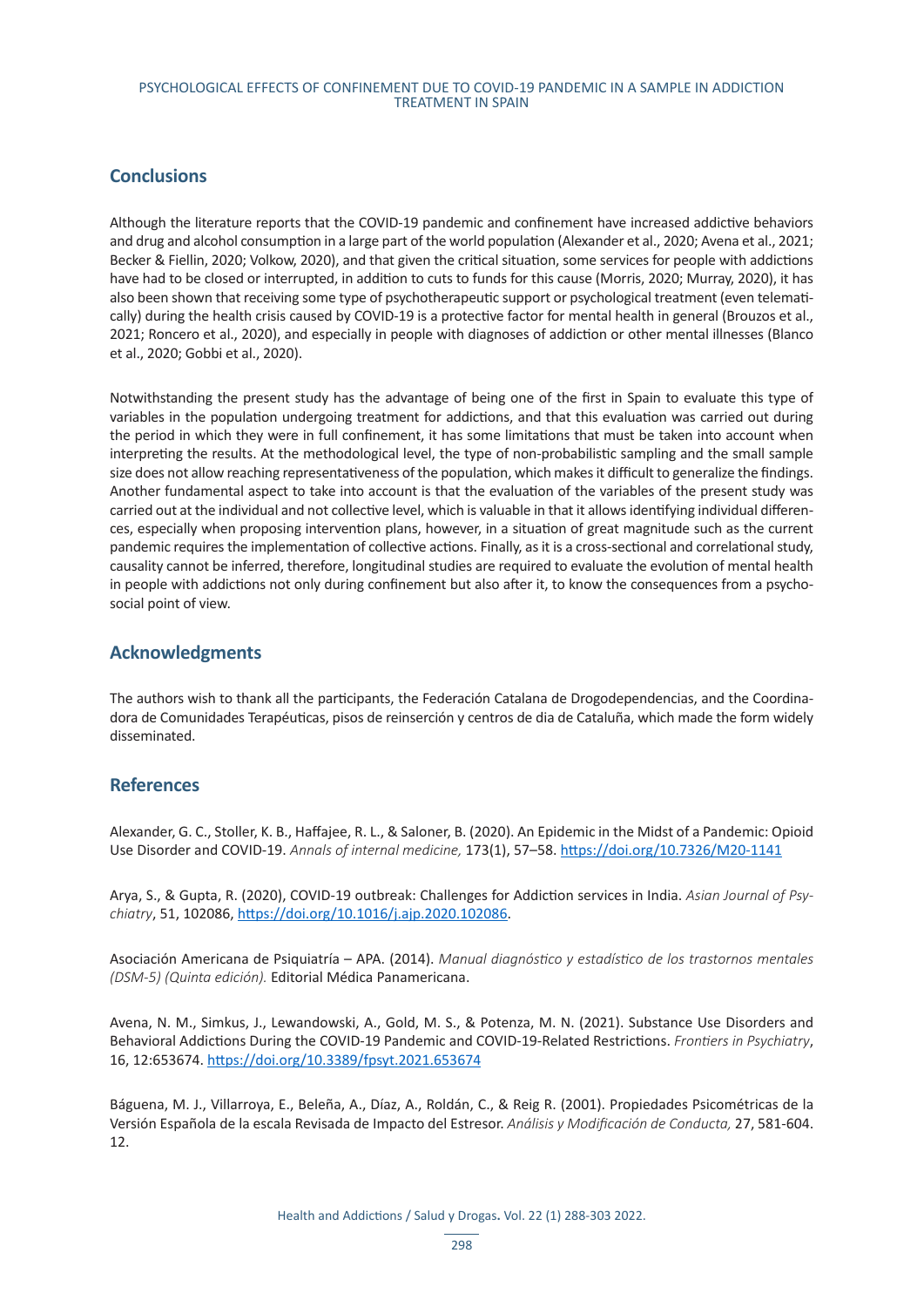Beck, A., & Steer, R. (1988*). Beck Hopelessness Scale. Manual*. New York: The Psychological Corporation Harcourt Brace Jovanovich, Inc.

Becker, W. C., & Fiellin, D. A. (2020). When Epidemics Collide: Coronavirus Disease 2019 (COVID-19) and the Opioid Crisis. *Annals of Internal Medicine*, 173(1), 59-60. https://doi.org/10.7326/M20-1210

Bedoya Cardona, E. Y., Popa, I., Morandi, A., & Montomoli, C. (2021). Mental health during the COVID-19 quarantine in five countries. *One Health & Risk Management*, 2(4), 65-75. https://doi.org/10.38045/ohrm.2021.4.06

Berardelli, I., Sarubbi, S., Rogante, E., Cifrodelli, M., Erbuto,D., Innamorati, M., Lester, D., & Pompili, M. (2021). The impact of the COVID-19 pandemic on suicide ideation and suicide attempts in a sample of psychiatric inpatients. *Psychiatry Research*, 303, 114072. https://doi.org/10.1016/j.psychres.2021.114072

Blanco, C., Compton, W. M., & Volkow, N. D. (2020). Opportunities for Research on the Treatment of Substance Use Disorders in the Context of COVID-19. *JAMA Psychiatry*. https://doi.org/10.1001/jamapsychiatry.2020.3177

Bonanno, G. A., Ho, S. M., Chan, J. C., Kwong, R. S., Cheung, C. K., Wong, C. P., & Wong, V. C. (2008). Psychological resilience and dysfunction among hospitalized survivors of the SARS epidemic in Hong Kong: a latent class approach. *Health Psychology*, 27(5), 659-667. https://doi.org/10.1037/0278-6133.27.5.659

Brouzos, A., Vassilopoulos, S.P., Baourda, V.C., Tassi, C., Stavrou, V., Moschou, K., & Ourania Brouzou, K. (2021). "Staying Home – Feeling Positive": Effectiveness of an on-line positive psychology group intervention during the COVID-19 pandemic. *Current Psychology,* 1-13. https://doi.org/10.1007/s12144-021-01613-x

Campo-Arias, A., Zuñiga-Díaz, Z. M., Mercado-Marín, A. L., & García-Tovar, A. C. (2019). Análisis de factores y de la consistencia interna de la Escala de Okasha para Suicidalidad en adolescentes. *Revista Cubana de Salud Pública*, 45(1), e1183.

Carver, C. S., Scheier, M. F., & Weintraub, J. K. (1989). Assessing coping strategies: A theoretically based approach. *Journal of Personality and Social Psychology, 56,* 267-283. https://doi.org/10.1037//0022-3514.56.2.267

Clay, J. M., & Parker, M. O. (2020). Alcohol use and misuse during the COVID-19 pandemic: a potential public health crisis? *Lancet Public Health*, 5(5), e259. https://doi.org/10.1016/S2468-2667(20)30088-8

Cohen, S., Kamarck, T., & Mermelstein, J. (1983). A global measure of perceived stress. *Journal of Health and Social Behaviour*, 24(4), 385-396. https://doi.org/10.2307/2136404

Columb, D., Hussain, R., & O'Gara, C. (2020). Addiction psychiatry and COVID-19: Impact on patients and service provision. *Irish Journal of Psychological Medicine, 37*(3), 164-168. https://doi.org/10.1017/ipm.2020.47

Cregg, D. R., & Cheavens, J. S. (2020). Gratitude interventions: effective self-help? A meta-analysis of the impact on symptoms of depression and anxiety. *Journal of Happiness Studies.* https://doi.org/10.1007/s10902-020- 00236-6

Crespo, M., & Cruzado, J. A. (1997). La evaluación del afrontamiento: adaptación española del cuestionario COPE con una muestra de estudiantes universitarios. *Análisis y Modificación de Conducta,* 23, 797-830.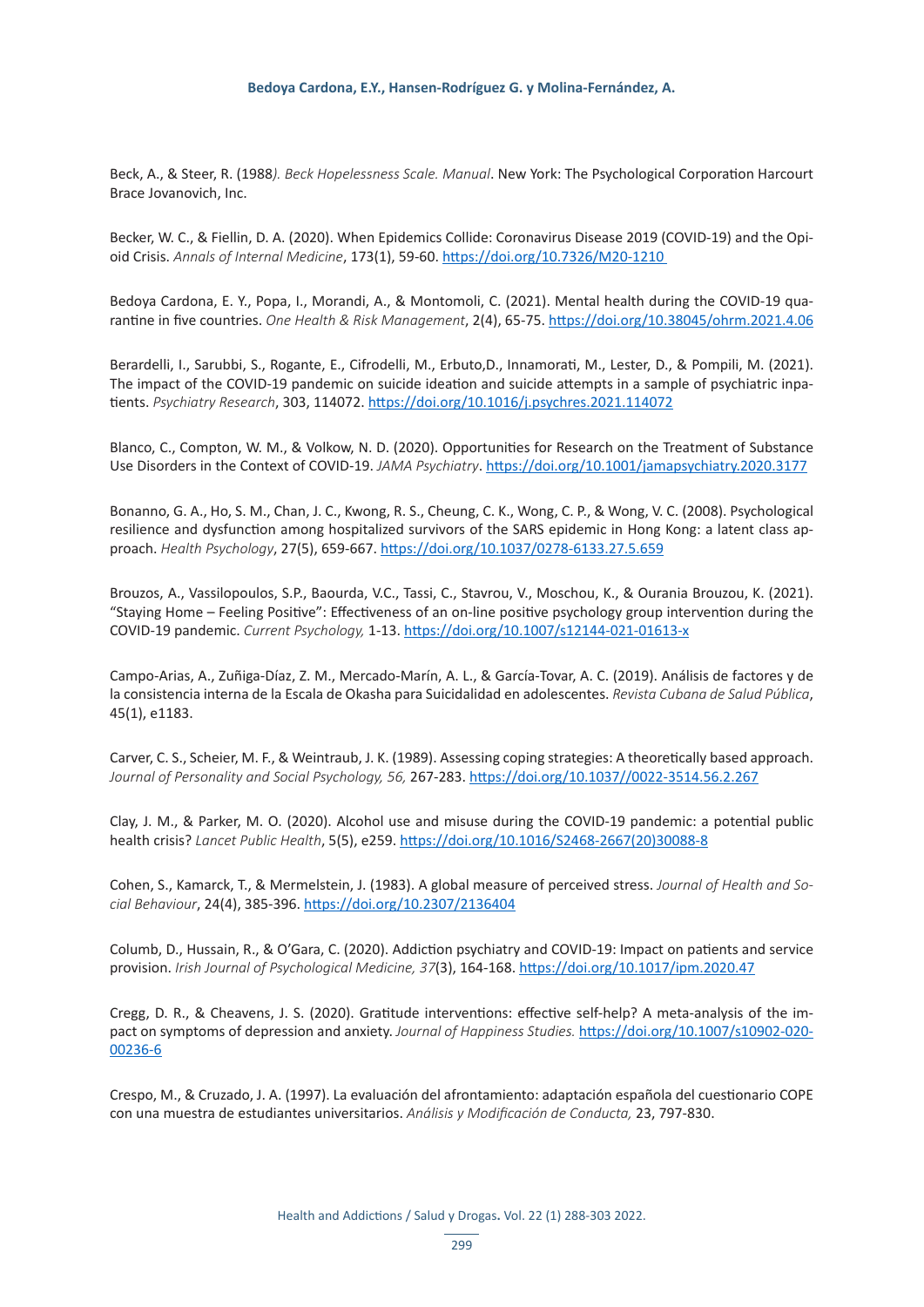Dekel, S., Hankin, I. T., Pratt, J. A., Hackler, D. R., & Lanman, O. N. (2016). Posttraumatic growth in trauma recollections of 9/11 survivors: A narrative approach. *Journal of Loss and Trauma,* 21(4), 315-324. https://doi.org/10. 1080/15325024.2015.1108791

De Sousa, A., Mohandas, E., & Javed, A. (2020). Psychological interventions during COVID-19: Challenges for low and middle income countries. *Asian Journal of Psychiatry*, 51, 102128. https://doi.org/10.1016/j.ajp.2020.102128

Dubè, J. P., Smith, M. M., Sherry, S. B., Hewitt, P. L., & Stewart, S. H. (2021). Suicide behaviors during the COVID-19 pandemic: a meta-analysis of 54 studies. *Psychiatry Research*, 301, 113998. https://doi.org/10.1016/j.psychres.2021.113998

Fiorillo, A., & Gorwood, P. (2020). The consequences of the COVID-19 pandemic on mental health and implications for clinical practice. *European psychiatry: the journal of the Association of European Psychiatrists,* 63(1), e32. https://doi.org/10.1192/j.eurpsy.2020.35

Fischer, R., Bortolini, T., Karl, J. A., Zilberberg, M., Robinson, K., Rabelo, A., Gemal, L., Wegerhoff, D., Nguy˜ên, T. B. T., Irving, B., Chrystal, M., & Mattos, P. (2020). Rapid Review and Meta-Meta-Analysis of Self-Guided Interventions to Address Anxiety, Depression, and Stress During COVID-19 Social Distancing. *Frontiers in Psychology*, 11, 563876. https://doi.org/10.3389/fpsyg.2020.563876

Gobbi, S., Płomecka, M. B., Ashraf, Z., Radziński, P., Neckels, R., Lazzeri, S., Dedić, A., Bakalović, A., Hrustić, L.., Skórko, B., Es haghi, S., Almazidou, K., Rodríguez-Pino, L., Alp, A. B., Jabeen, H., Waller, V., Shibli, D., Behnam, M. A., Arshad, A. H., Barańczuk-Turska, Z., Haq, Z., Qureshi, S. U., & Jawaid, A. (2020). Worsening of pre-existing psychiatric conditions during the COVID-19 pandemic. *medRxiv* 05.28.20116178. https://doi.org/10.1101/2020.05.28.20116178

González de Rivera, J., Derogatis, L., de las Cuevas, C., Gracia, R., Rodríguez, F., Henry, M., & Monterrey, A. (1989). *The Spanish version of the CSL-90-R. Normative data in the general population.* Clinical Psychometric Research, Towson.

González-Roz, A., Martínez-Loredo, V., Secades-Villa, R., Coloma-Carmona, A., & Carballo, J. L. (2021). Increased value of substances or decreasing alternatives? Behavioral economics in the time of COVID-19. *Health and Addictions/Salud y Drogas,* 21(2), 125-133. https://doi.org/10.21134/haaj.v21i2.609

Gross, J. (1998). The emerging field of emotion regulation: Anintegrative review. *Review of General Psychology*, 2, 271-299.

Gross, J. J., & John, O. P. (2003). Individual differences in two emotion regulation processes: Implications for affect, relationships, and well-being. *Journal of Personality and Social Psychology*, 85(2), 348-362. https://doi. org/10.1037/0022-3514.85.2.348

Gross, J., & Thompson, R. (2007). *Emotion Regulation: Conceptual foundations*. En J. Gross (Ed.), Handbook of emotion regulation (pp. 3-24). Guilford Press.

Gunnell, D., Appleby, L., Arensman, E., Hawton, K., John, A., Kapur, N., Khan, M., O'Connor, R. C., & Pirkis, J. (2020). COVID-19 Suicide Prevention Research Collaboration. Suicide risk and prevention during the COVID-19 pandemic. *Lancet Psychiatry*, 7(6), 468-471. https://doi.org/10.1016/S2215-0366(20)30171-1

Hendriks, T., Schotanus-Dijkstra, M., Hassankhan, A., de Jong, J., & Bohlmeijer, E. (2020). The efficacy of multi-component positive psychology interventions: A systematic review and meta-analysis of randomized controlled trials. *Journal of Happiness Studies*, 21, 357-390. https://doi.org/10.1007/s10902-019-00082-1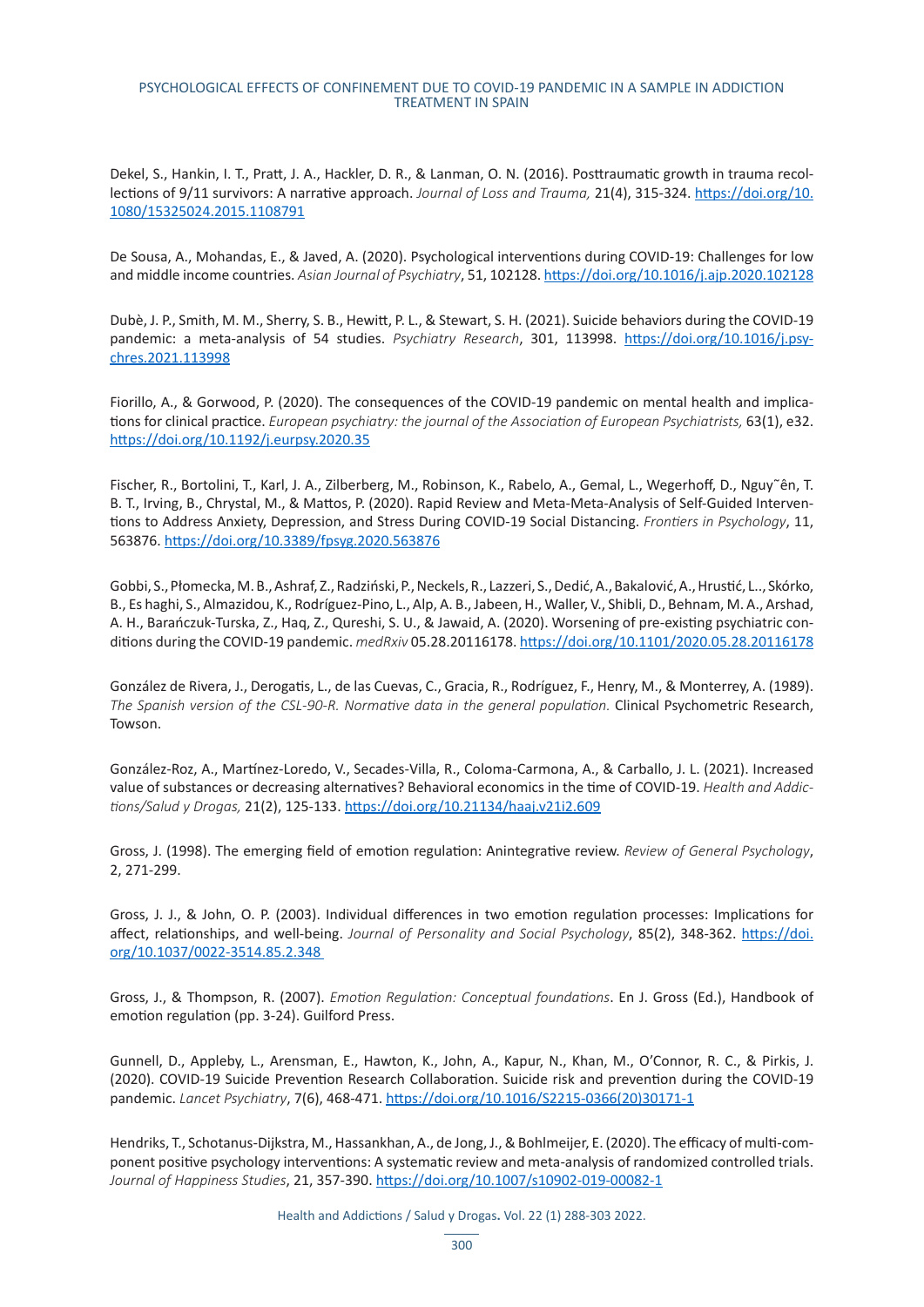Horesh, D., & Brown, A. D. (2020). Traumatic stress in the age of COVID-19: A call to close critical gaps and adapt to new realities. *Psychological Trauma: Theory, Research, Practice, and Policy*, 12(4), 331–335. https://doi. org/10.1037/tra0000592

Hossain, M. M., Tasnim, S., Sultana, A., Faizah, F., Mazumder, H., Zou, L.,... Ma, P. (2020). Epidemiology of mental health problems in COVID-19: A review. *F1000Research*, 9, 636. https://doi.org/10.12688/f1000research.24457.1

Inchausti, F., MacBeth, A., Hasson-Ohayon, I., & Dimaggio, G. (2020). Psychological Intervention and COVID-19: What We Know So Far and What We Can Do. *Journal of Contemporary Psychotherapy*, 50, 243-250. https://doi. org/10.1007/s10879-020-09460-w

Kira, I. A., Shuwiekh, H. A. M., Rice, K. G., Ashby, J. S., Elwakeel, S. A., Fahmy Sous, M. S., Alhuwailah, A., Ali Baali, S. B., Azdaou, C., Oliemat, E. M., & Jamil, H. J. (2020). Measuring COVID-19 as Traumatic Stress: Initial Psychometrics and Validation. *Journal of Loss and Trauma*, 1-18. https://doi.org/10.1080/15325024.2020.1790160

Koydemir, S., Sökmez, A. B., & Schütz, A. (2020). A meta-analysis of the effectiveness of randomized controlled positive psychological interventions on subjective and psychological well-being. *Applied Research in Quality of Life*. https://doi.org/10.1007/s11482-019-09788-z

 Li, W., Yang, Y., Liu, Z. H., Zhao, Y. J., Zhang, Q., Zhang, L., Cheung, T., & Xiang, Y. T. (2020). Progression of Mental Health Services during the COVID-19 Outbreak in China. *International Journal of Biological Sciences*, 16(10), 1732- 1738. https://doi.org/10.7150/ijbs.45120

 Li, S., & Zhang, Y. (2020). Mental healthcare for psychiatric inpatients during the COVID-19 epidemic. *General Psychiatry*, 33, e100216. https://doi.org/10.1136/gpsych-2020-100216

Makarowski, R., Piotrowski, A., Predoiu, R., Görner, K., Predoiu, A., Mitrache, G.,… Nikkhah-Farkhani, Z. (2020). Stress and coping during the COVID-19 pandemic among martial arts athletes – A cross-cultural study. *Archives of Budo*, 16, 161-171.

Marsden, J., Darke, S., Hall, W., Hickman, M., Holmes, J., Humphreys, K., Neale, J., Tucker, J., & West, R. (2020). Mitigating and learning from the impact of COVID‐19 infection on addictive disorders*. Addiction*. https://doi. org/10.1111/add.15080

Martínez-Taboas, A. (2020). Pandemias, COVID-19 y Salud Mental: ¿Qué Sabemos Actualmente?. *Revista Caribeña de Psicología,* 4(2), 143-152. https://doi.org/10.37226/rcp.v4i2.4907

Mellis, A. M., Potenza, M. N., & Hulsey, J. N. (2021). COVID-19-related treatment service disruptions among people with single- and polysubstance use concerns. *Journal of substance abuse treatment,* 121, 108180. https://doi. org/10.1016/j.jsat.2020.108180

Morris, J. (26 March 2020). *COVID-19 and alcohol: an enduring effect on home drinking habits?* Available at: https://www.addiction-ssa.org/covid-19-and-alcohol-an-enduring-effect-on-home-drinking habits/# (Accessed 12 Agosto 2021).

Murray, S. D. (April 16, 2020). *The impact of COVID-19 on patients with an alcohol or substance use disorder.* Available at: https://www.psychiatrictimes.com/coronavirus/impact-covid-19- patients-alcohol-or-substance-use-disorder (Accessed 12 Agosto 2021).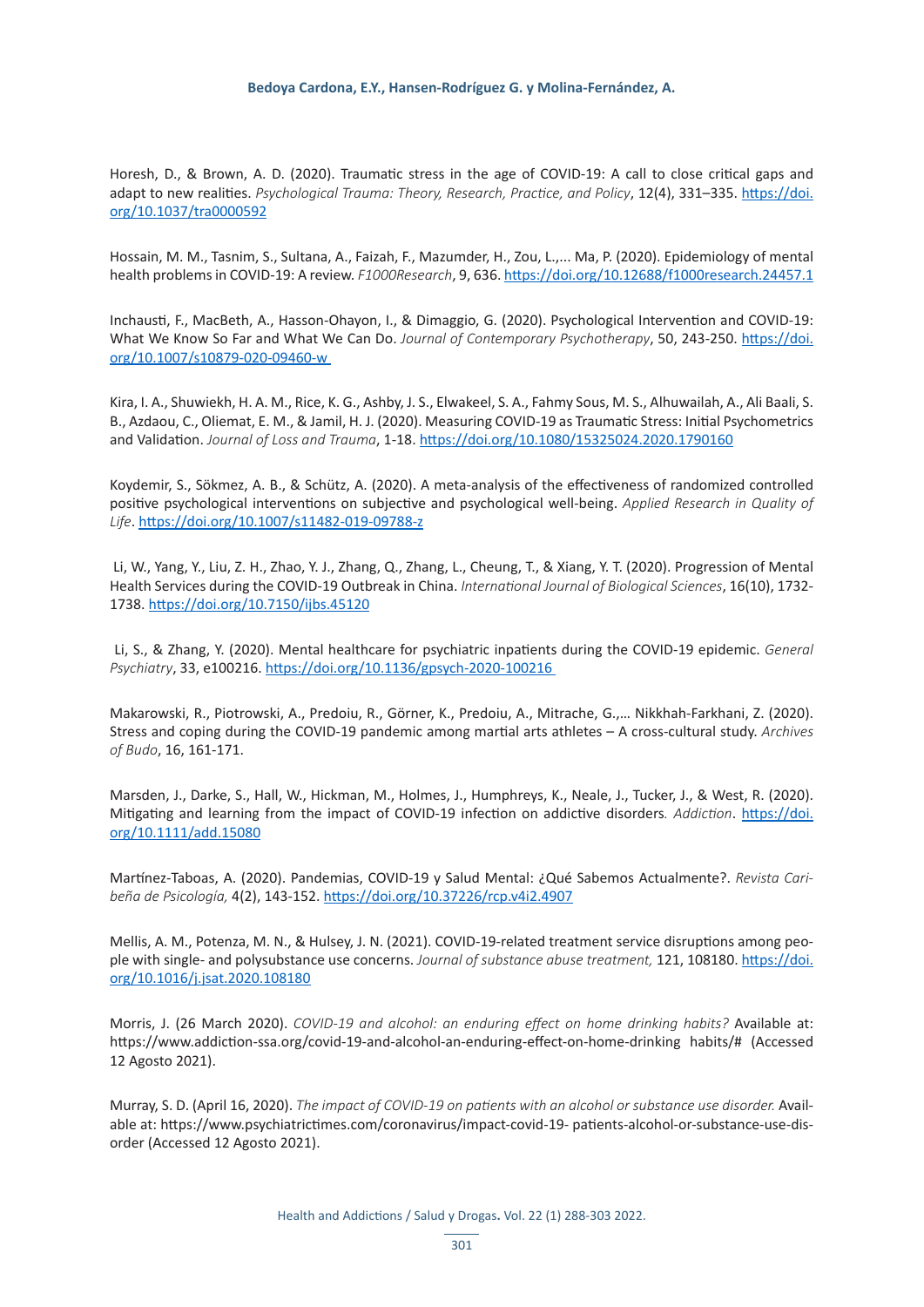Najavits, L. M. (2007). Seeking safety: An evidence-based model for substance abuse and trauma/PTSD. En K. A. Witkiewitz y G. A. Marlatt (Eds.), *Practical resources for the mental health professional. Therapist's guide to evidence-based relapse prevention* (p. 141–167). Elsevier Academic Press.

Okasha, A., Lotaif, F., & Sadek, A. (1981). Prevalence of suicidal feelings in a sample of non-consulting medical students. *Acta Psychiatrica Scandinavica*, 63, 409-415. https://doi.org/10.1111/j.1600-0447.1981.tb00690.x

Ornell, F., Moura, H. F., Scherer, J. N., Pechansky, F., Kessler, F., & von Diemen, L. (2020). The COVID-19 pandemic and its impact on substance use: Implications for prevention and treatment. *Psychiatry Research*, 289, 113096. https://doi.org/10.1016/j.psychres.2020.113096

Palgi, Y., Shrira, A., Ring, L., Bodner, E., Avidor, S., Bergman, Y., & Cohen - Fridel, S., Keisari, S.,&Hoffman, Y. (2020). The loneliness pandemic: Loneliness and other concomitants of depression, anxiety and their comorbidity during the COVID-19 outbreak. *Journal of Affective Disorders*, 275, 109–111. https://doi.org/10.1016/j.jad.2020.06.036

Park, C. L., Russell, B. S., Fendrich, M., Finkelstein-Fox, L., Hutchison, M., & Becker, J. (2020). Americans' COVID-19 stress, coping, and adherence to CDC guidelines. *Journal of General Internal Medicine,* 35(8), 2296–2303. https:// doi.org/10.1007/s11606-020-05898-9

Plomecka, M. B., Gobbi, S., Neckels, R., Radziński, P., Skórko, B., Lazzeri, S., … Jawaid, A. (2020). Mental Health Impact of COVID-19: A global study of risk and resilience factors. *PsyArXiv*. https://doi.org/10.31234/osf.io/zj6b4

Polizzi, C., Lynn, S. J., & Perry, A. (2020). Stress and Coping in the Time of COVID-19: Pathways to Resilience and Recovery. *Clinical Neuropsychiatry*, 17 (2), 59-62. https://doi.org/10.36131/CN20200204

Rodríguez-Carvajal, R., Moreno-Jiménez, B., & Garrosa, E. (2006). *Cuestionario de Regulación Emocional. Versión española.* Universidad Autónoma de Madrid.

Roncero, C., García-Ullán, L., de la Iglesia-Larrad, J. I., Martín, C., Andrés, P., Ojeda, A., González-Parra, D., Pérez, J., Fombellida, C., Álvarez-Navares, A., Benito, J. A., Dutil, V., Lorenzo, C., & Montejo, Á. L. (2020). The response of the mental health network of the Salamanca area to the COVID-19 pandemic: The role of the telemedicine. *Psychiatry Research,* 291, 113252. https://doi.org/10.1016/j.psychres.2020.113252

Rubin, G. J., & Wessely, S. (2020). The psychological effects of quarantining a city. *British Medical Journal,* 368, m313. https://doi.org/10.1136/bmj.m313

Ruiz, J., & Pedrero, E. (2014). *Neuropsicología de la adicción.* Editorial Medica Panamericana.

Sibley, C. G., Greaves, L. M., Satherley, N., Wilson, M. S., Overall, N. C., Lee, C. H. J., . . . Barlow, F. K. (2020). Effects of the COVID-19 pandemic and nationwide lockdown on trust, attitudes toward government, and well-being. *American Psychologist*, 75(5), 618-630. http://dx.doi.org/10.1037/amp0000662

Sheffler, J. L., Joiner, T. E., & Sachs-Ericsson, N. J. (2021). The Interpersonal and Psychological Impacts of COVID-19 on Risk for Late-Life Suicide. *Gerontologist,* 61(1), 23-29 Erratum in: *Gerontologist*. 2021 Feb 23, 61(2), 293. https://doi.org/10.1093/geront/gnaa103

Sixto Costoya, A., Lucas Domínguez, R., & Agulló Calatayud, V. (2021). COVID-19 y su repercusión en las adicciones. *Health and Addictions/Salud y Drogas*, 21(1). https://doi.org/10.21134/haaj.v21i1.582